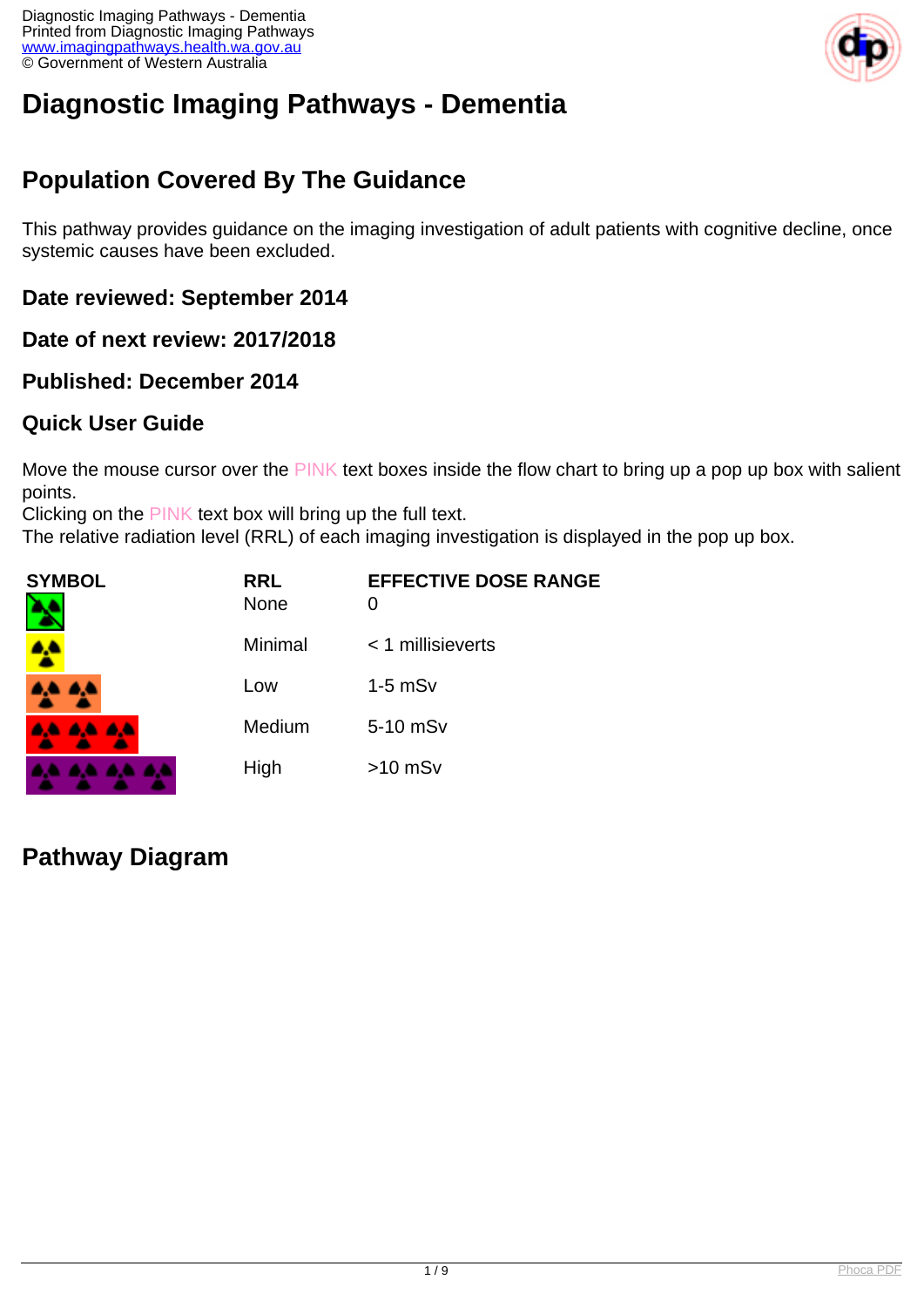Diagnostic Imaging Pathways - Dementia Printed from Diagnostic Imaging Pathways [www.imagingpathways.health.wa.gov.au](http://www.imagingpathways.health.wa.gov.au/) © Government of Western Australia



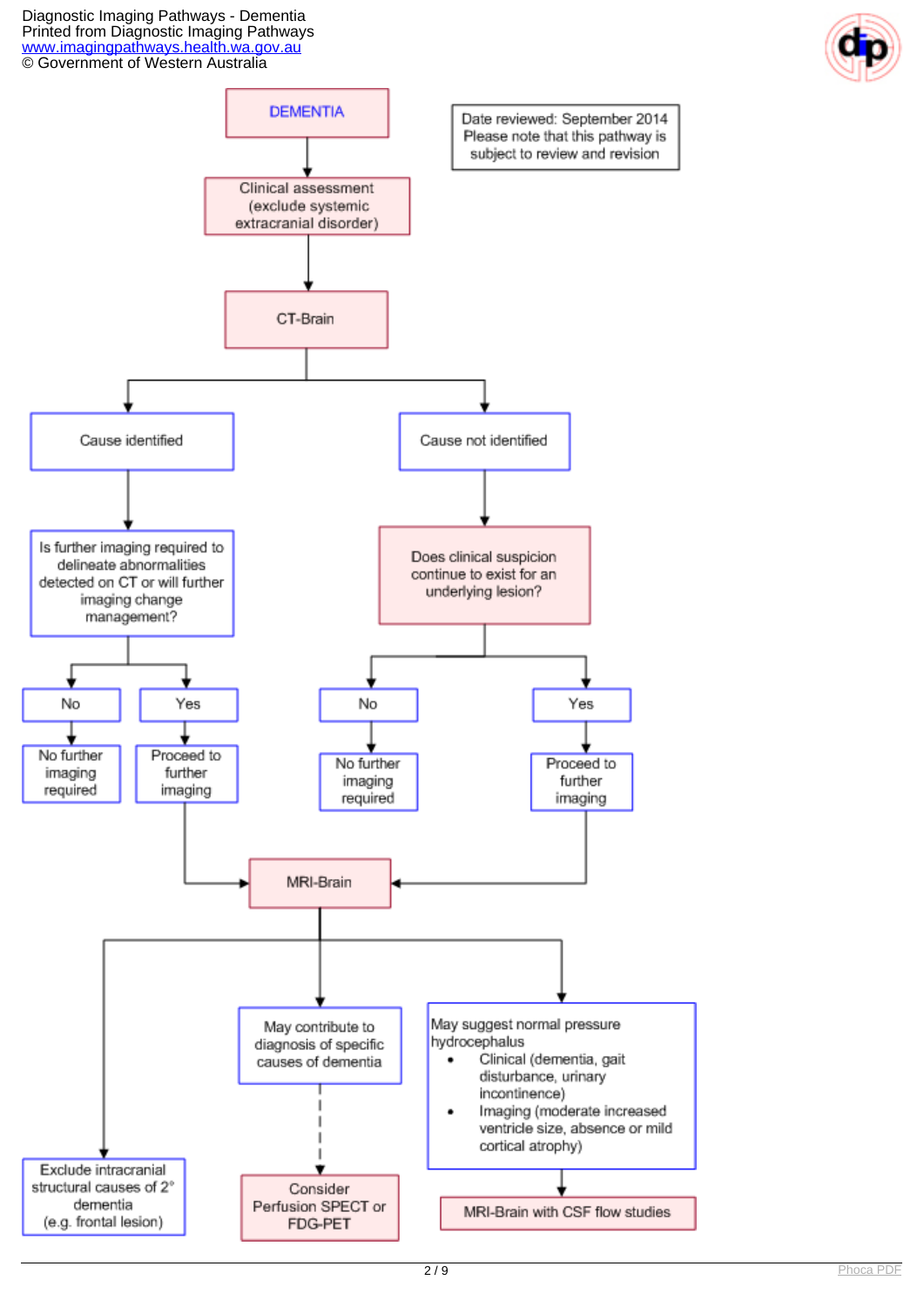

### **Images**

Coming soon

# **Teaching Points**

- Dementia is a disorder that is characterised by impairment of memory and at least one other cognitive domain (aphasia, apraxia, agnosia or executive functioning). There must be a decline from previous level of function that is severe enough to interfere with daily function and independence
- There are many causes of dementia, though Alzheimer's disease and Vascular Dementia are the commonest. There are approximately 36 million people with dementia worldwide [1](index.php?option=com_content&view=article&id=86&tab=references#1)
- Initial assessment of a patient thought to be dementing should include a systematic search for a reversible cause
- Imaging has a role in assessing for tumours, haematomas and hydrocephalus which may be treated. These may be visualised on contrast enhanced CT of the brain
- MRI, SPECT and PET modalities have a role in certain circumstances, after consultation with a specialist

### **Clinical Assessment and Neuroimaging In Dementia**

- The neurological history and examination are essential components of the diagnostic work up of dementia and may reveal important clues to the aetiology of the patient's cognitive decline [2](index.php?option=com_content&view=article&id=86&tab=references#2)
- Alzheimer's disease is the most common type of dementia and NINCDS-ADRDA criteria for probable AD has been the predominant criterion in use.  $3$  These have recently been revised to reflect the rapid advances in the understanding of AD and include the following stages of Alzheimer's disease
	- 1. Dementia due to Alzheimer's disease [4](index.php?option=com_content&view=article&id=86&tab=references#4)
	- 2. Mild cognitive impairment (MCI) due to Alzheimer's disease [5](index.php?option=com_content&view=article&id=86&tab=references#5)
	- 3. Preclinical Alzheimer's disease [6](index.php?option=com_content&view=article&id=86&tab=references#6)
	- 4. Neuropathologic Assessment of Alzheimer's disease during autopsy [7](index.php?option=com_content&view=article&id=86&tab=references#7)
- Neuroimaging (CT or MRI) is indicated to exclude other (treatable) intracranial disorders that might  $\bullet$ cause dementia, such as stroke, intra-axial or extra-axial tumours, subdural haematomas, hydrocephalus, and Creutzfeldt-Jakob disease [2,](index.php?option=com_content&view=article&id=86&tab=references#2) [3](index.php?option=com_content&view=article&id=86&tab=references#3)
- There is now increasing awareness of the difficulty altering the disease course in AD once fully established hence there has been a paradigm shift that the earlier the intervention the better.  $8$  It is also now acknowledged that amyloid ß (Aß) deposition now precedes cerebral atrophy and cognitive decline [9](index.php?option=com_content&view=article&id=86&tab=references#9)[,10](index.php?option=com_content&view=article&id=86&tab=references#10)
- The American Academy of Neurology recommends structural neuroimaging with either a noncontrast head CT or MRI in the routine initial evaluation of all patients with dementia. [11](index.php?option=com_content&view=article&id=86&tab=references#11) Various other guidelines including The National Institute of Health and Care Excellence(NICE), European Federation of the Neurological Societies(EFNS) and US based diagnostic guidelines recommend the use of neuroimaging using CT or MRI with a preference to MRI where available  $6,12,13$  $6,12,13$  $6,12,13$  $6,12,13$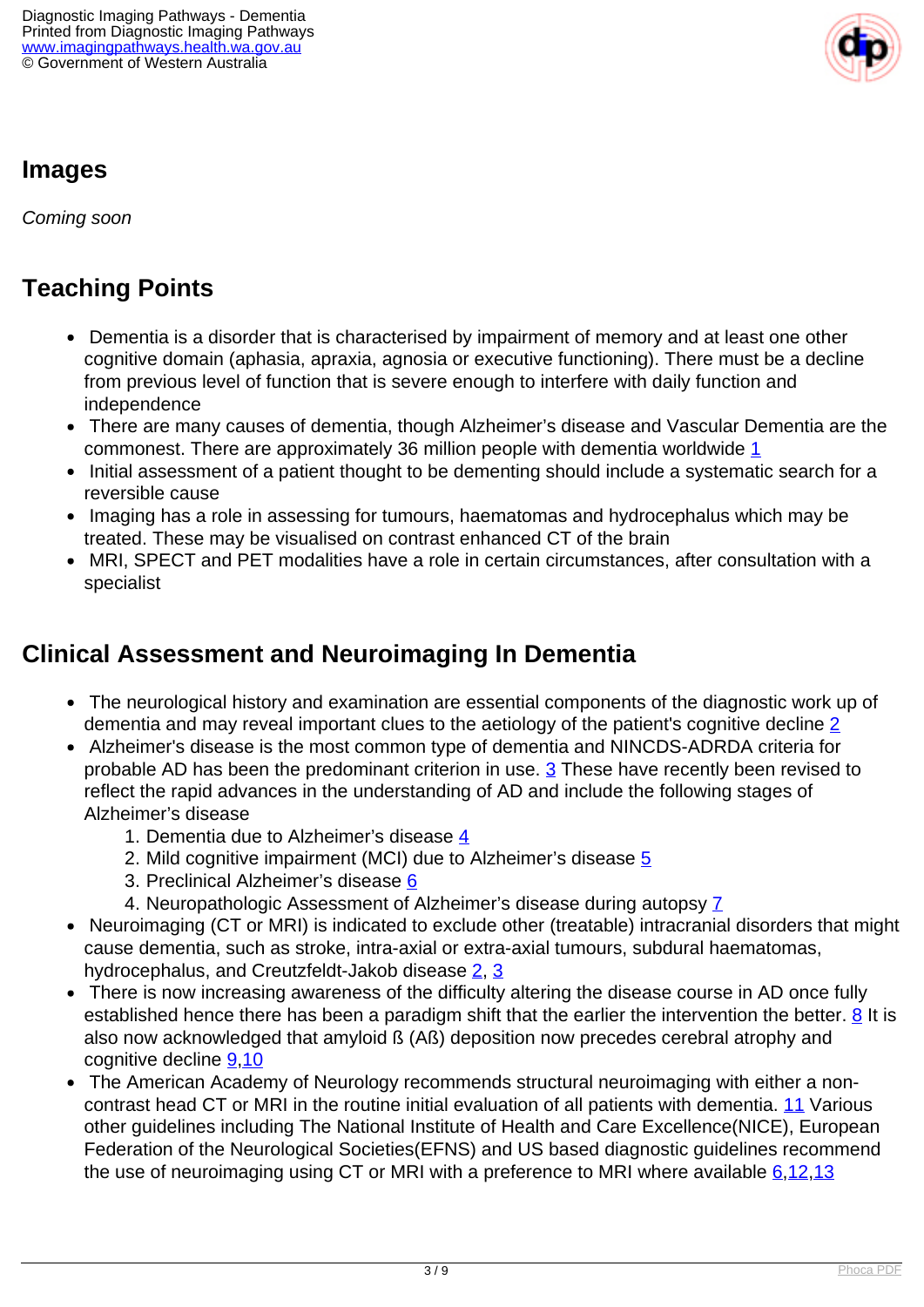

# **Magnetic Resonance Imaging (MRI) with CSF Flow Studies**

- By gating the MRI to the cardiac cycle and CSF oscillatory flow, movement of the CSF can be monitored to identify blockages, especially in the aqueduct between the third and fourth ventricles. Hyperdynamic flow demonstrated in the aqueduct supports a diagnosis of NPH [14](index.php?option=com_content&view=article&id=86&tab=references#14)
- Increased CSF flow void through cerebral aqueduct on MRI appears to correlate with a good response to shunt surgery [15](index.php?option=com_content&view=article&id=86&tab=references#15)

# **Computed Tomography (CT)**

- May show general or regionalised atrophy, white matter low attenuation which in part may relate to vascular disease, space-occupying lesions, and vascular disease [16-18](index.php?option=com_content&view=article&id=86&tab=references#16)
- May demonstrate gross hippocampal atrophy, which may suggest Alzheimer's disease [18-20](index.php?option=com_content&view=article&id=86&tab=references#18)
- Limitations [17](index.php?option=com_content&view=article&id=86&tab=references#17)
	- Limited soft tissue resolution
	- May miss old haemorrhagic foci
	- Poor visualisation of the posterior fossa
	- Less sensitive to occular disease than MRI
	- May miss early infarction

#### **Magnetic Resonance Imaging (MRI)**

- Higher sensitivity than CT in detecting most intracranial pathologies. [21](index.php?option=com_content&view=article&id=86&tab=references#21) The overall sensitivity and specificity of MRI in detection of space occupying lesions is 88.9 percent and 91.9 percent respectively compared to CT where sensitivity and specificity is 80.1 percent and 85.4 percent respectively [22](index.php?option=com_content&view=article&id=86&tab=references#22)
- MR-based volumetric measurements of the hippocampal formation allow differentiation of patients with probable AD from normal elderly individuals [23,](index.php?option=com_content&view=article&id=86&tab=references#23)[24](index.php?option=com_content&view=article&id=86&tab=references#24)
- Patients with normal pressure hydrocephalus with the classic clinical triad (dementia, gait disturbance, and urinary incontinence) and CT/MRI findings of enlarged ventricles and absence of or only mild cortical atrophy, are more likely to respond to shunt and may benefit from further imaging with SPECT cisternography [25](index.php?option=com_content&view=article&id=86&tab=references#25)
- Advantages [17](index.php?option=com_content&view=article&id=86&tab=references#17)
	- 1. Allows assessment of grey and white matter bulk; and global and regional volume
	- 2. More accurate assessment of the morphological features of hydrocephalus
	- 3. Ability to image small, small vessel ischaemic disease, lacunar strokes and posterior fossa lesions
	- 4. Superior to CT in imaging subacute haemorrhage
	- 5. Permits direct visualisation of hippocampal formation
- Disadvantages
	- 1. Contraindicated in patients with metallic implants
	- 2. Relative contraindications (claustrophobic, anxious patients)
	- 3. Limited availability and high expense
	- 4. Increased risk of motion artefact due to longer image acquisition times

### **Position Emission Tomography (PET) (Fluorodeoxyglucose [FDG])**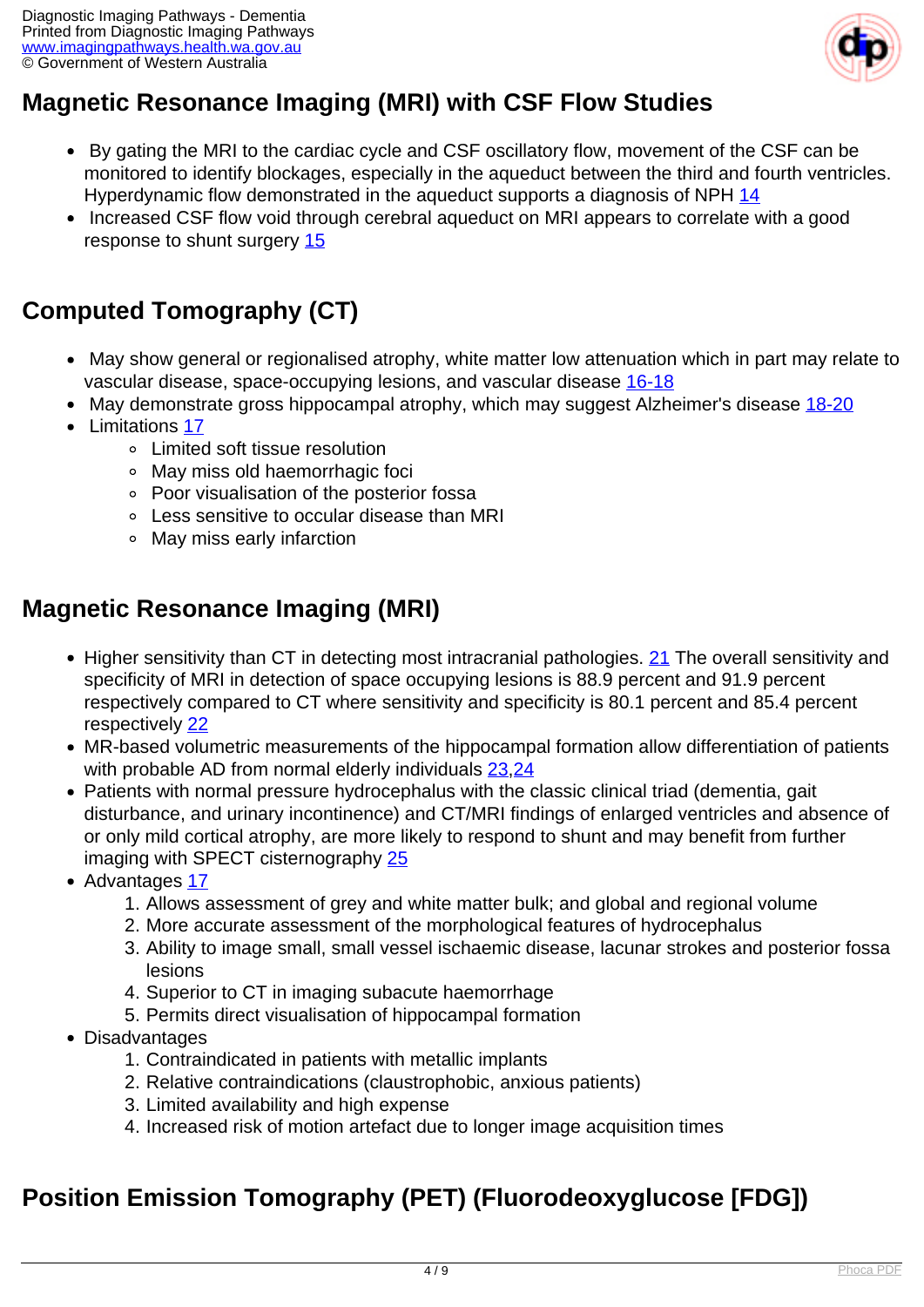

- Depending on ligand, provides information on [17](index.php?option=com_content&view=article&id=86&tab=references#17),[26](index.php?option=com_content&view=article&id=86&tab=references#26)
	- 1. Neuronal function
	- 2. Glucose metabolism
	- 3. Cerebral blood flow
	- 4. Receptor characteristics (e.g. density, affinity)
- Assists in confirming the diagnosis of Alzheimer's disease (shows characteristic reductions in glucose metabolic rates and cerebral blood flow in patients with probable and definitive AD in the parietal, temporal, and posterior cingulate regions)
- Can differentiate patients with Alzheimer's disease from patients with other dementias (such as vascular dementia, fronto-temporal dementia, and Huntington's disease) and from cognitively intact people
- 91 percent sensitivity and 86 percent specificity in the diagnosis of Alzheimer's disease. [27,](index.php?option=com_content&view=article&id=86&tab=references#27)[28](index.php?option=com_content&view=article&id=86&tab=references#28) This meta-analysis found FDG-PET to have superior diagnostic accuracy when compared to other methods such as clinical guidelines, MRI, CT, SPECT and biomarkers [28](index.php?option=com_content&view=article&id=86&tab=references#28)
- FDG-PET has a higher accuracy than Magnetic Resonance Imaging for the diagnosis of early AD [29](index.php?option=com_content&view=article&id=86&tab=references#29)
- A growing field in PET imaging is that of specific radiotracers such as amyloid radiotracers like 11C-PiB or 18F tracers (there are several e.g. 18F-florbetaben) which have been found to outperform 18F-FDG in visual analysis comparing the two in the identification of AD. [30](index.php?option=com_content&view=article&id=86&tab=references#30) A 2012 meta analysis comparing the two regarding the diagnostic accuracy for the prediction of short term conversion to AD in patients with MCI(Mild Cognitive Impairment) found FDG-PET with a sensitivity of 78.7 percent and 74 percent respectively and PIB-PET 93.5 percent and 56.2 percent respectively [31](index.php?option=com_content&view=article&id=86&tab=references#31)
- Amyloid radiotracers may also have application in distinguishing AD from frontotemporal lobar degeneration (FTLD). [32,](index.php?option=com_content&view=article&id=86&tab=references#32)[33](index.php?option=com_content&view=article&id=86&tab=references#33) When compared against FDG, PIB was more sensitive (89 percent versus 73 percent) but less specific (83 percent versus 98 percent)
- FDG-PET has a 90 percent sensitivity and 80 percent specificity in being able to distinguish Dementia with Lewy bodies (DLB) from AD
- PET also has been found to accurately distinguish normal functioning patients from those with MCI [34](index.php?option=com_content&view=article&id=86&tab=references#34)

# **Single Photon Emission Computed Tomography (SPECT)**

- Physiological imaging technique using a 99m-Tc, or 131-I tracer, that is most useful in providing information on neuronal function (e.g. cerebral blood flow) [17](index.php?option=com_content&view=article&id=86&tab=references#17)
- May assist in the evaluation of the differential diagnosis of dementing illness
- Direct comparison of PET versus SPECT in the diagnosis of neurodegenerative dementias suggests that PET has a superiority of SPECT though the evidence base is somewhat limited [35](index.php?option=com_content&view=article&id=86&tab=references#35)
- Assists in confirming the diagnosis of Alzheimer's disease (reveals bilateral temporo-parietal, posterior cingulate gyrus and/or hippocampal hypoperfusion and hemispheric asymmetry in Alzheimer's disease - consistent functional patterns in Alzheimer's disease) [18](index.php?option=com_content&view=article&id=86&tab=references#18)
- A systematic review into the ability of SPECT in differentiating types of dementias found the following [36](index.php?option=com_content&view=article&id=86&tab=references#36)
	- 79.7 percent sensitive and 79.9 percent specific in distinguishing AD from frontotemporal dementia (FTD)
	- 74.5 percent sensitive and 72.4 percent specific in distinguishing AD from vascular dementia (VD)
	- 70.2 percent sensitive and 76.2 percent specific in distinguishing AD from dementia with Lewy bodies (DLB)
	- 76.1 percent sensitive and 85.4 percent specific in distinguishing AD from normal controls
- Routine use of SPECT for diagnosis of Alzheimer's disease is not currently recommended, as a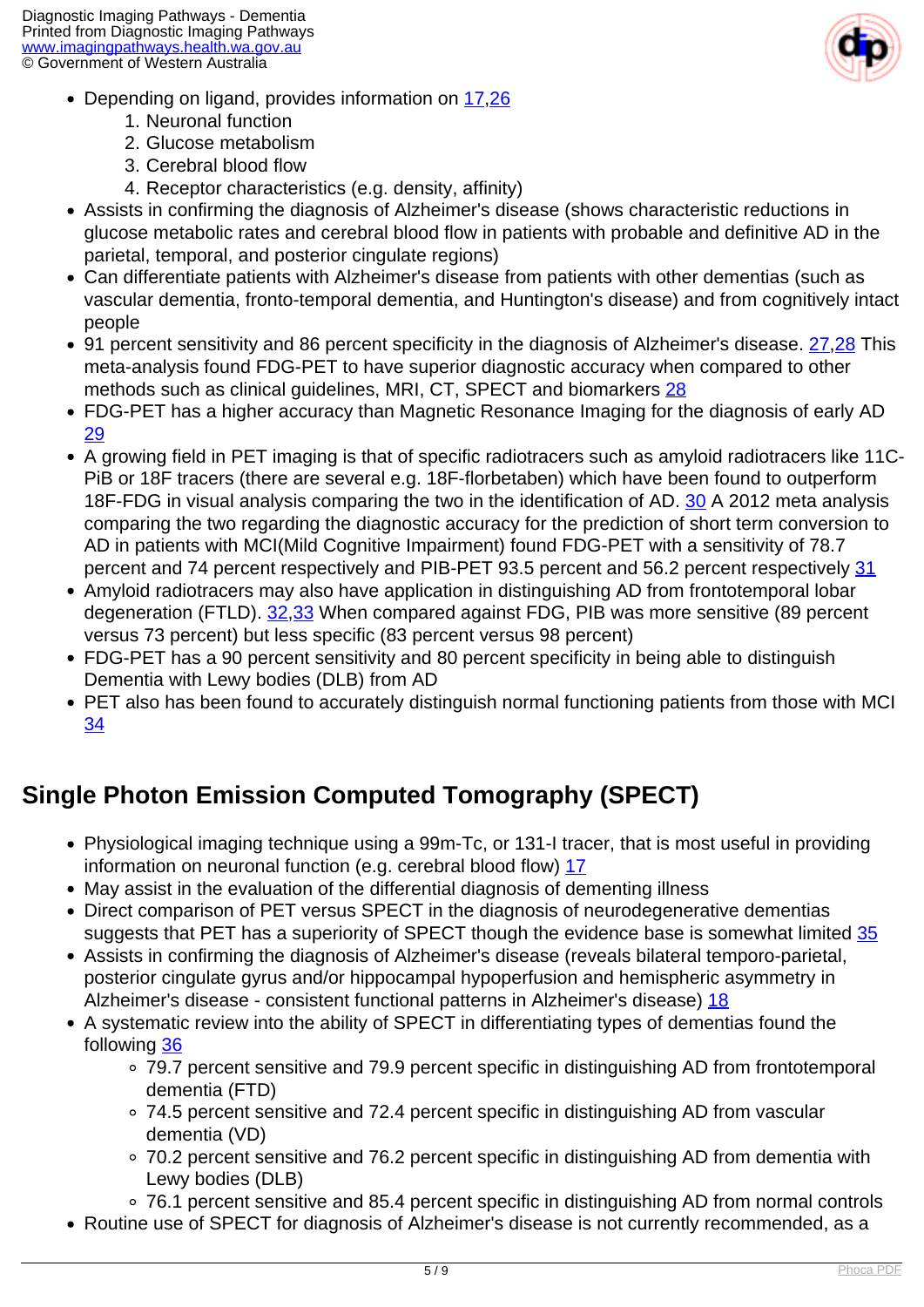

normal SPECT does not exclude the diagnosis of Alzheimer's disease

- Advantages
	- Gives functional information
	- More widely available compared to PET scan
- Limitations: lower spatial resolution than PET (does not identify deep structures as well)

# **SPECT Nuclear Medicine Cisternography**

Useful in the evaluation of patients with normal pressure hydrocephalus as it allows distinction of patients who are likely to respond to shunt from non-responders [37](index.php?option=com_content&view=article&id=86&tab=references#37)

#### **References**

#### **Date of literature search: June 2014**

The search methodology is available on request. [Email](index.php/contact-us)

References are graded from Level I to V according to the Oxford Centre for Evidence-Based Medicine, Levels of Evidence. [Download the document](http://www.cebm.net/wp-content/uploads/2014/06/CEBM-Levels-of-Evidence-2.1.pdf)

- 1. Wortmann M. **Dementia: a global health priority highlights from an ADI and World Health Organization report.** Alzheimers Res Ther. 2012;4(5):40. (Review article). *View the reference*
- 2. **Practice parameter for diagnosis and evaluation of dementia. Report of the Quality Standards Subcommittee of the American Academy of Neurology.** Neurology. 1994;44(11):2203-6. (Consensus statement). [View the reference](http://www.ncbi.nlm.nih.gov/pubmed/7969988)
- 3. McKhann G, Drachman D, Folstein M, Katzman R, Price D, Stadlan EM. **Clinical diagnosis of Alzheimer's disease: Report of the NINCDS-ARDA Work Group under the auspices of Department of Health and Human Services Task Force on Alzheimer's disease.** Neurology. 1984;34(7):939-44. [View the reference](http://www.ncbi.nlm.nih.gov/pubmed/6610841)
- 4. McKhann GM, Knopman DS, Chertkow H, Hyman BT, Jack CR, Jr., Kawas CH, et al. **The diagnosis of dementia due to Alzheimer's disease: recommendations from the National Institute on Aging-Alzheimer's Association workgroups on diagnostic guidelines for Alzheimer's disease.** Alzheimers Dement. 2011;7(3):263-9. (Guideline document). [View the](http://www.ncbi.nlm.nih.gov/pubmed/21514250) [reference](http://www.ncbi.nlm.nih.gov/pubmed/21514250)
- 5. Albert MS, DeKosky ST, Dickson D, Dubois B, Feldman HH, Fox NC, et al. **The diagnosis of mild cognitive impairment due to Alzheimer's disease: recommendations from the National Institute on Aging-Alzheimer's Association workgroups on diagnostic guidelines for Alzheimer's disease.** Alzheimers Dement. 2011;7(3):270-9. (Guideline document). [View the](http://www.ncbi.nlm.nih.gov/pubmed/21514249) [reference](http://www.ncbi.nlm.nih.gov/pubmed/21514249)
- 6. Jack CR, Jr., Albert MS, Knopman DS, McKhann GM, Sperling RA, Carrillo MC, et al.  **Introduction to the recommendations from the National Institute on Aging-Alzheimer's Association workgroups on diagnostic guidelines for Alzheimer's disease.** Alzheimers Dement. 2011;7(3):257-62. (Review article)
- 7. Hyman BT, Phelps CH, Beach TG, Bigio EH, Cairns NJ, Carrillo MC, et al. **National Institute on Aging-Alzheimer's Association guidelines for the neuropathologic assessment of Alzheimer's disease.** Alzheimers Dement. 2012;8(1):1-13. (Guideline document). [View the](http://www.ncbi.nlm.nih.gov/pubmed/22265587)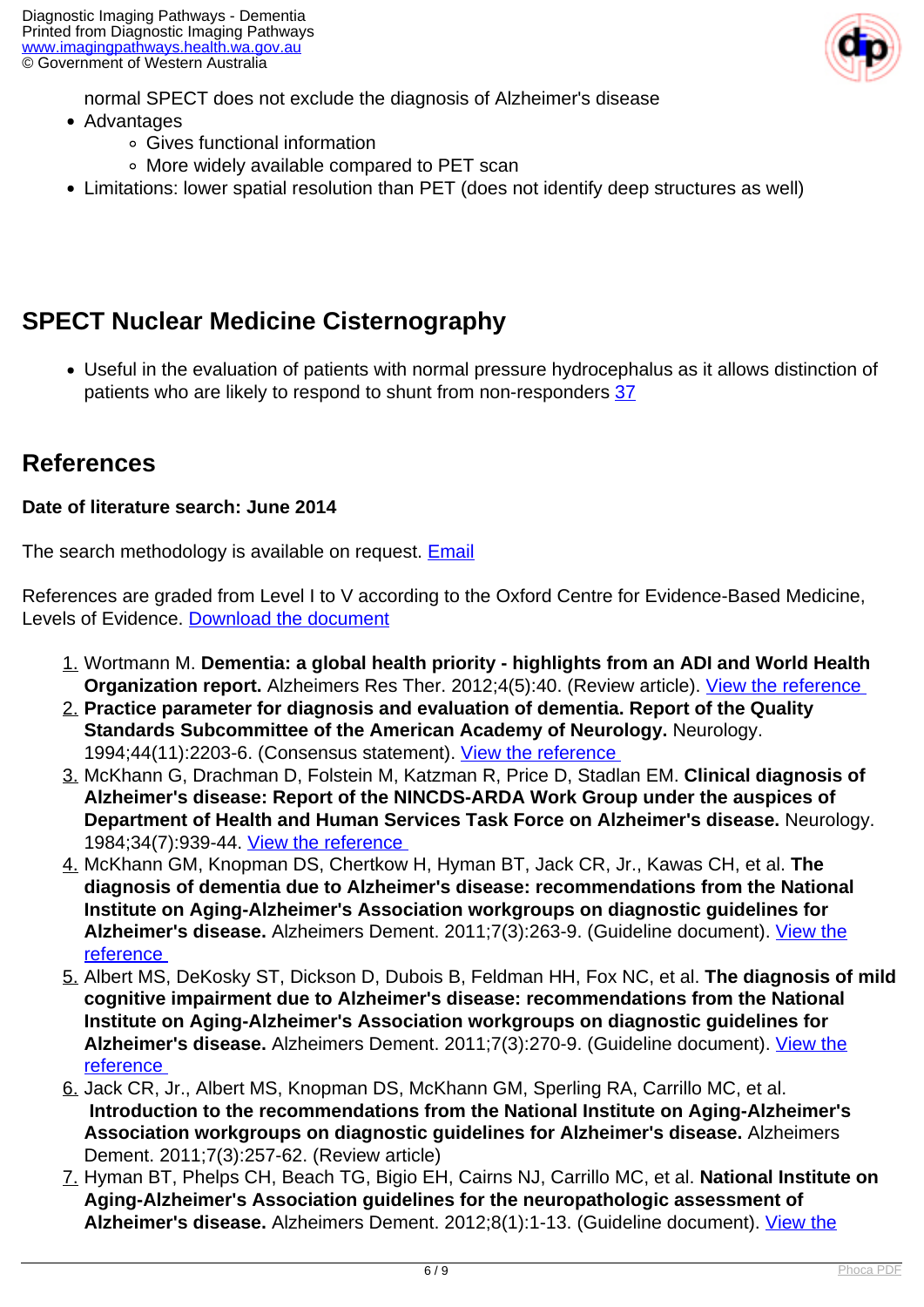

#### reference

- 8. Villemagne VL, Burnham S, Bourgeat P, Brown B, Ellis KA, Salvado O, et al. **Amyloid beta deposition, neurodegeneration, and cognitive decline in sporadic Alzheimer's disease: a prospective cohort study** Lancet Neurol. 2013;12(4):357-67. (Level I evidence). [View the](http://www.ncbi.nlm.nih.gov/pubmed/23477989) [reference](http://www.ncbi.nlm.nih.gov/pubmed/23477989)
- 9. Jack CR, Jr., Knopman DS, Weigand SD, Wiste HJ, Vemuri P, Lowe V, et al. **An operational approach to National Institute on Aging-Alzheimer's Association criteria for preclinical Alzheimer disease.** Ann Neurol. 2012;71(6):765-75. (Guidelines document). [View the reference](http://www.ncbi.nlm.nih.gov/pubmed/22488240)
- 10. Jack CR, Jr., Knopman DS, Jagust WJ, Petersen RC, Weiner MW, Aisen PS, et al. **Tracking pathophysiological processes in Alzheimer's disease: an updated hypothetical model of** dynamic biomarkers. Lancet Neurol. 2013;12(2):207-16. (Review article). View the reference
- 11. Knopman DS, DeKosky ST, Cummings JL, Chui H, Corey-Bloom J, Relkin N, et al. **Practice parameter: diagnosis of dementia (an evidence-based review). Report of the Quality Standards Subcommittee of the American Academy of Neurology.** Neurology. 2001;56(9):1143-53. (Level I evidence). View the reference
- 12. Dubois B, Feldman HH, Jacova C, Dekosky ST, Barberger-Gateau P, Cummings J, et al. **Research criteria for the diagnosis of Alzheimer's disease: revising the NINCDS-ADRDA criteria.** Lancet Neurol. 2007;6(8):734-46. (Review article). [View the reference](http://www.ncbi.nlm.nih.gov/pubmed/17616482)
- 13. Hort J, O'Brien JT, Gainotti G, Pirttila T, Popescu BO, Rektorova I, et al. **EFNS guidelines for the diagnosis and management of Alzheimer's disease.** Eur J Neurol. 2010;17(10):1236-48. (Evidence Based Guidelines). View the reference
- 14. Factora R, Luciano M. **Normal pressure hydrocephalus: diagnosis and new approaches to treatment.** Clin Geriatr Med. 2006;22(3):645-57. (Review article). [View the reference](http://www.ncbi.nlm.nih.gov/pubmed/16860251)
- 15. Bradley WG, Jr., Whittemore AR, Kortman KE, Watanabe AS, Homyak M, Teresi LM, et al. **Marked cerebrospinal fluid void: indicator of successful shunt in patients with suspected normalpressure hydrocephalus.** Radiology. 1991;178(2):459-66. (Level III evidence). [View the](http://www.ncbi.nlm.nih.gov/pubmed/1987609) [reference](http://www.ncbi.nlm.nih.gov/pubmed/1987609)
- 16. Scheltens P. **Early diagnosis of dementia: neuroimaging.** J Neurol. 1999;246(1):16-20. (Review article). [View the reference](http://www.ncbi.nlm.nih.gov/pubmed/9987709)
- 17. Small GW, Leiter F. **Neuroimaging for diagnosis of dementia.** J Clin Psychiatry. 1998;59 Suppl 11:4-7. (Review article). View the reference
- 18. Jobst KA, Hindley NJ, King E, Smith AD. **The diagnosis of Alzheimer's disease: a question of image?** J Clin Psychiatry. 1994;55 Suppl:22-31. (Level II/III evidence). [View the reference](http://www.ncbi.nlm.nih.gov/pubmed/7989291)
- 19. Jobst KA, Smith AD, Szatmari M, Molyneux A, Esiri ME, King E, et al. **Detection in life of confirmed Alzheimer's disease using a simple measurement of medial temporal lobe atrophy by computed tomography.** Lancet. 1992;340(8829):1179-83. (Level IV evidence). [View](http://www.ncbi.nlm.nih.gov/pubmed/1359259) [the reference](http://www.ncbi.nlm.nih.gov/pubmed/1359259)
- 20. de Leon MJ, George AE, Stylopoulos LA, Smith G, Miller DC. **Early marker for Alzheimer's disease: the atrophic hippocampus.** Lancet. 1989;2(8664):672-3. (Level III evidence). [View the](http://www.ncbi.nlm.nih.gov/pubmed/2570916) [reference](http://www.ncbi.nlm.nih.gov/pubmed/2570916)
- 21. Jagust WJ, Eberling JL. **MRI, CT, SPECT, PET: their use in diagnosing dementia.** Geriatrics. 1991;46(2):28-35. (Review article). [View the reference](http://www.ncbi.nlm.nih.gov/pubmed/1991619)
- 22. Bermingham SL. **The appropriate use of neuroimaging in the diagnostic work-up of dementia: an economic literature review and cost-effectiveness analysis.** Ont Health Technol Assess Ser. 2014;14(2):1-67. (Level II evidence). [View the reference](http://www.ncbi.nlm.nih.gov/pubmed/24592297)
- 23. Jack CR, Jr., Petersen RC, O'Brien PC, Tangalos EG. **MR-based hippocampal volumetry in the diagnosis of Alzheimer's disease.** Neurology. 1992;42(1):183-8. (Level III evidence). [View the](http://www.ncbi.nlm.nih.gov/pubmed/1734300) [reference](http://www.ncbi.nlm.nih.gov/pubmed/1734300)
- 24. Pantel J, Schroder J, Schad LR, Friedlinger M, Knopp MV, Schmitt R, et al. **Quantitative magnetic resonance imaging and neuropsychological functions in dementia of the Alzheimer type.** Psychol Med. 1997;27(1):221-9. (Level III evidence). View the reference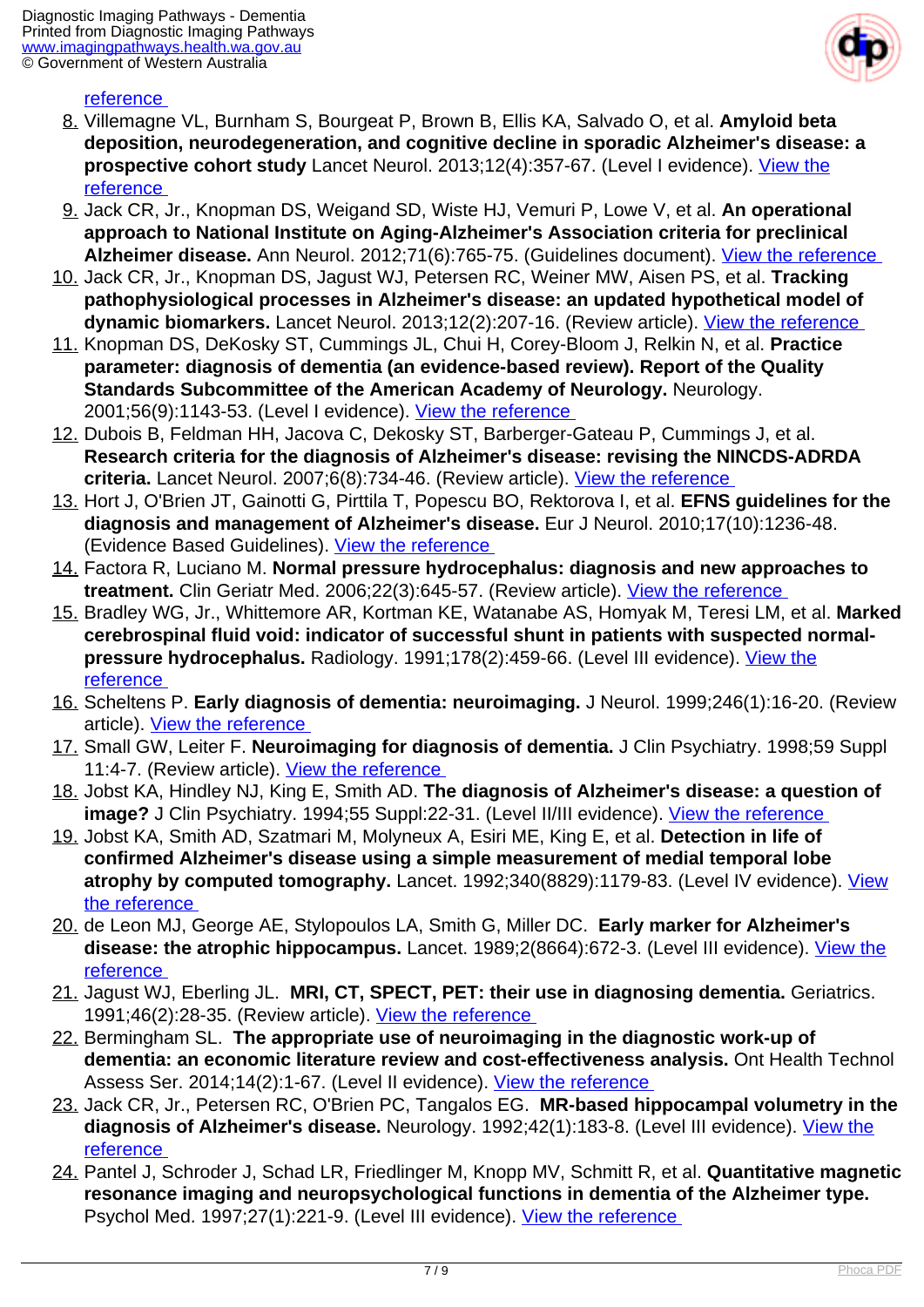

- 25. Vanneste J, Augustijn P, Tan WF, Dirven C. **Shunting normal pressure hydrocephalus: the predictive value of combined clinical and CT data.** J Neurol Neurosurg Psychiatry. 1993;56(3):251-6. (Level III evidence). [View the reference](http://www.ncbi.nlm.nih.gov/pubmed/8459240)
- 26. Daniela P, Orazio S, Alessandro P, Mariano NF, Leonardo I, Pasquale Anthony DR, et al. **A survey of FDG- and amyloid-PET imaging in dementia and GRADE analysis.** Biomed Res Int. 2014;2014:785039. (Level II evidence). [View the reference](http://www.ncbi.nlm.nih.gov/pubmed/24772437)
- 27. Marcus C, Mena E, Subramaniam RM. **Brain PET in the diagnosis of Alzheimer's disease.** Clin Nucl Med. 2014;39(10):e413-22; quiz e23-6. (Review article)
- 28. Bloudek LM, Spackman DE, Blankenburg M, Sullivan SD. **Review and meta-analysis of biomarkers and diagnostic imaging in Alzheimer's disease.** J Alzheimers Dis. 2011;26(4):627-45. (Level I evidence)
- 29. Ishii K. **PET Approaches for diagnosis of dementia.** AJNR Am J Neuroradiol. 2014;35(11):2030-8. (Review article). [View the reference](http://www.ncbi.nlm.nih.gov/pubmed/23945233)
- 30. Ng S, Villemagne VL, Berlangieri S, Lee ST, Cherk M, Gong SJ, et al. **Visual assessment versus quantitative assessment of 11C-PIB PET and 18F-FDG PET for detection of Alzheimer's disease.** J Nucl Med. 2007;48(4):547-52. (Level III evidence). [View the reference](http://www.ncbi.nlm.nih.gov/pubmed/17401090)
- 31. Zhang S, Han D, Tan X, Feng J, Guo Y, Ding Y. **Diagnostic accuracy of 18 F-FDG and 11 C-PIB-PET for prediction of short-term conversion to Alzheimer's disease in subjects with mild cognitive impairment.** Int J Clin Pract. 2012;66(2):185-98. (Level I evidence)
- 32. Rabinovici GD, Rosen HJ, Alkalay A, Kornak J, Furst AJ, Agarwal N, et al. **Amyloid vs FDG-PET in the differential diagnosis of AD and FTLD.** Neurology. 2011;77(23):2034-42. (Level II evidence). [View the reference](http://www.ncbi.nlm.nih.gov/pubmed/22131541)
- 33. Vandenberghe R, Adamczuk K, Van Laere K. **The interest of amyloid PET imaging in the diagnosis of Alzheimer's disease.** Curr Opin Neurol. 2013;26(6):646-55. (Review article). [View](http://www.ncbi.nlm.nih.gov/pubmed/24145484) [the reference](http://www.ncbi.nlm.nih.gov/pubmed/24145484)
- 34. Okello A, Koivunen J, Edison P, Archer HA, Turkheimer FE, Nagren K, et al. **Conversion of amyloid positive and negative MCI to AD over 3 years: an 11C-PIB PET study.** Neurology. 2009;73(10):754-60. (Level II evidence). View the reference
- 35. Davison CM, O'Brien JT. **A comparison of FDG-PET and blood flow SPECT in the diagnosis of neurodegenerative dementias: a systematic review.** Int J Geriatr Psychiatry. 2014;29(6):551-61. (Review article). View the reference
- 36. Yeo JM, Lim X, Khan Z, Pal S. **Systematic review of the diagnostic utility of SPECT imaging in** dementia. Eur Arch Psychiatry Clin Neurosci. 2013;263(7):539-52. (Level I evidence). [View the](http://www.ncbi.nlm.nih.gov/pubmed/23917803) [reference](http://www.ncbi.nlm.nih.gov/pubmed/23917803)
- 37. Larsson A, Arlig A, Bergh AC, Bilting M, Jacobsson L, Stephensen H, et al. **Quantitative SPECT cisternography in normal pressure hydrocephalus.** Acta Neurol Scand. 1994;90(3):190-6. (Level II evidence). View the reference

#### **Information for Consumers**

| Information from this website              | <b>Information from the Royal</b><br><b>Australian and New Zealand</b><br><b>College of Radiologists' website</b> |
|--------------------------------------------|-------------------------------------------------------------------------------------------------------------------|
|                                            |                                                                                                                   |
| <b>Consent to Procedure or Treatment</b>   | <b>Computed Tomography (CT)</b>                                                                                   |
| <b>Radiation Risks of X-rays and Scans</b> | <b>Contrast Medium (Gadolinium versus</b>                                                                         |